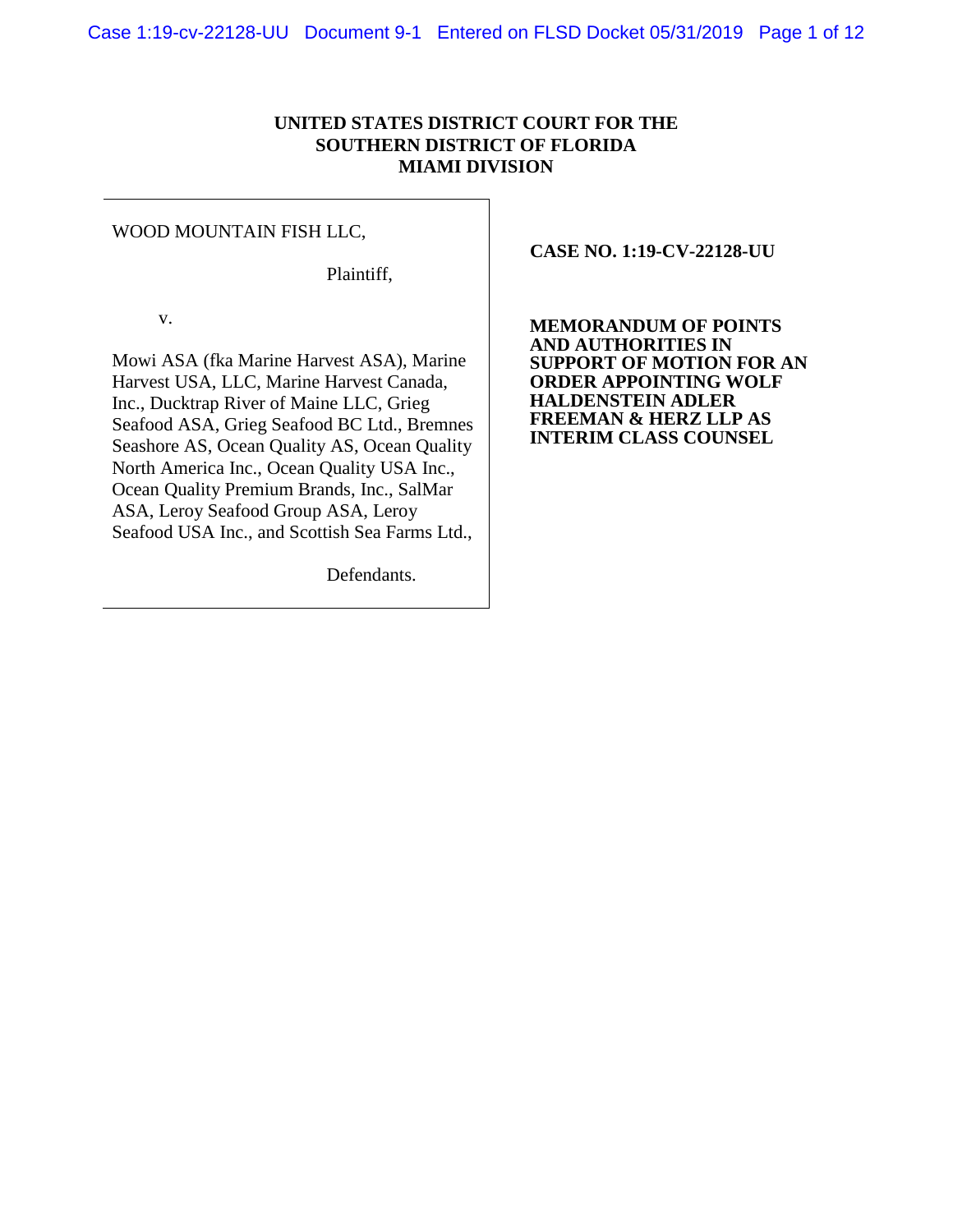# **TABLE OF CONTENTS**

| I. |                                                                                                |  |
|----|------------------------------------------------------------------------------------------------|--|
| Π. |                                                                                                |  |
|    | A. Wolf Haldenstein Has Already Done Considerable Work in Identifying and Investigating        |  |
|    | B. Wolf Haldenstein Has Extensive Experience and Expertise in Handling the Types of            |  |
|    | C. Wolf Haldenstein Will Commit the Resources Necessary to Represent the Proposed Class 7      |  |
|    | D. Wolf Haldenstein is Uniquely Qualified to Serve as Interim Class Counsel in this Litigation |  |
|    |                                                                                                |  |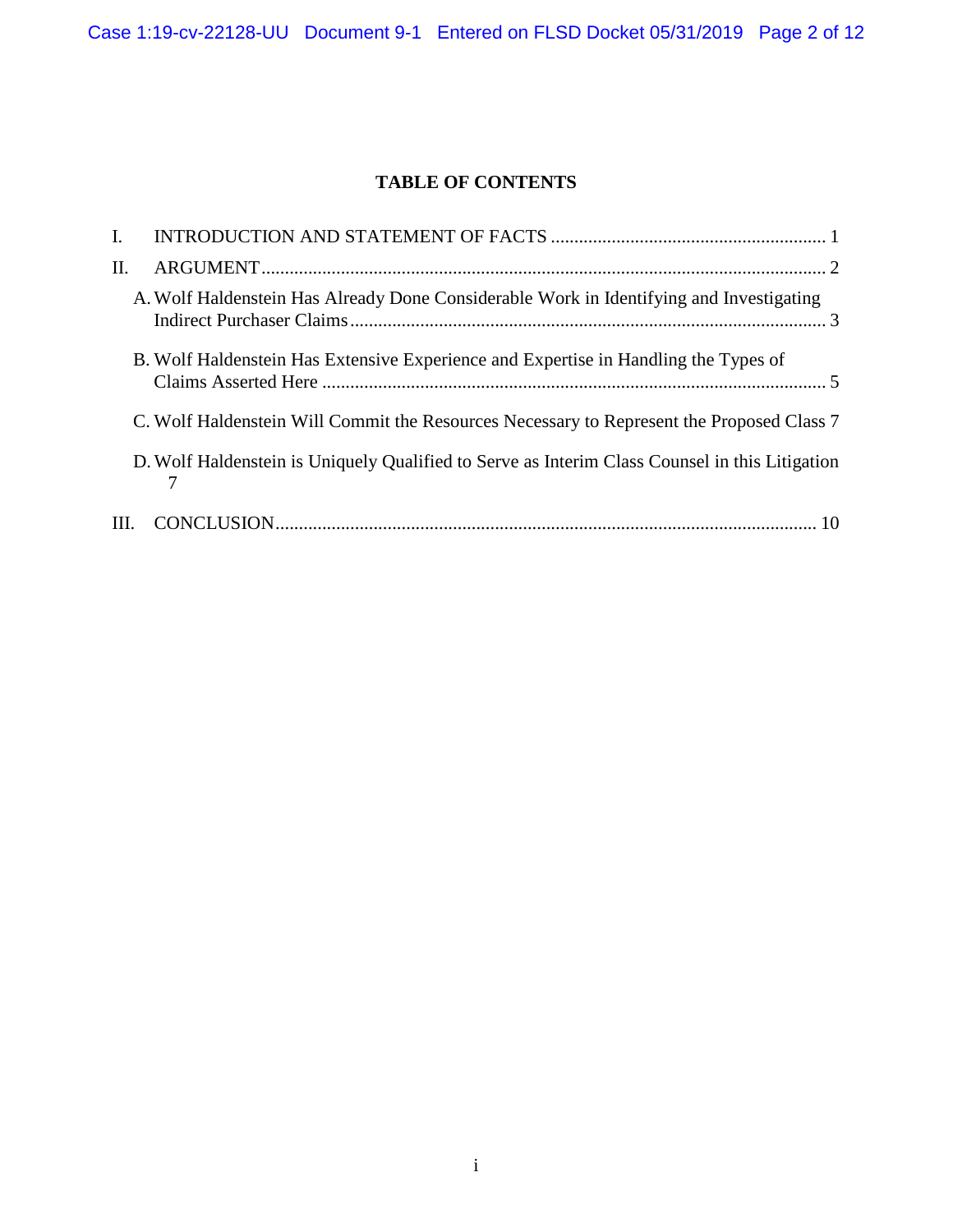# <span id="page-2-0"></span>**I. INTRODUCTION AND STATEMENT OF FACTS**

Plaintiff Wood Mountain Fish LLC ("Movant") hereby submits this memorandum of points and authorities in support of its motion for an order appointing Wolf Haldenstein Adler Freeman & Herz LLP ("Wolf Haldenstein") interim class counsel ("Interim Class Counsel") for the Indirect Purchaser Class (defined below) in the above captioned action (the "Action").

This Action is an indirect antitrust case that arises out of state law, representing an indirect plaintiffs (the "Indirect Purchaser Class").<sup>[1](#page-2-1)</sup> This Action arises out of the same subject matter as *In re Farm-Raised Salmon and Salmon Products Litigation,* a case filed on behalf of direct plaintiffs (the "Direct Purchaser Class").<sup>[2](#page-2-2)</sup> Movant respectfully submits that the Indirect Purchaser Class and Direct Purchaser Class cases are related in that both will be required to prove many of the same underlying facts.<sup>[3](#page-2-3)</sup>

The Indirect Purchaser Class purchased the defendants' farm-raised salmon or products derived therefrom. These purchases were not made directly from the defendants, Mowi ASA (fka Marine Harvest ASA), Marine Harvest USA, LLC, Marine Harvest Canada, Inc., Ducktrap River of Maine LLC, Grieg Seafood ASA, Grieg Seafood BC Ltd., Bremnes Seashore AS, Ocean Quality AS, Ocean Quality, North America Inc., Ocean Quality USA Inc., Ocean Quality

<span id="page-2-1"></span><sup>&</sup>lt;sup>1</sup> Currently, this Action is the only Indirect Purchaser Class action pending in this District. Another indirect purchaser case, *Prime Steakhouse v. Mowi ASA et al*, No. 2:19-cv-00207-JAW, has also been filed in the US District Court for the District of Maine.

<span id="page-2-2"></span> $2$  On May 13, 2019, Judge Altonaga entered an Order consolidating under a Master File Docket two federal antitrust actions representing the Direct Purchaser Class, *Euclid Fish Company v. MOWI ASA, et al.*, Case No. 19-21551-cv-Altonaga and *Schneider's Fish and Sea Food Corp. v. MOWI ASA, et al.*, Case No. 2019-cv-21652-Altonaga (via the "Consolidation Order"). In the Consolidation Order, the court directed the clerk to change the style in the civil docket of the Consolidated Action to "*In re Farm-Raised Salmon and Salmon Products Antitrust Litigation*," 19-21551-CIV-ALTONAGA (emphasis in original). Isquith Decl., ¶ 3, Ex. A.

<span id="page-2-3"></span> $3$  For this reason, on May 30, 2019, Movant moved to transfer the Action to Judge Altonaga and have it coordinated with the related direct antitrust cases which Judge Altonaga consolidated under Master File Docket No. 19-21551-CIV-ALTONAGA. Isquith Decl., ¶ 3, Ex. B.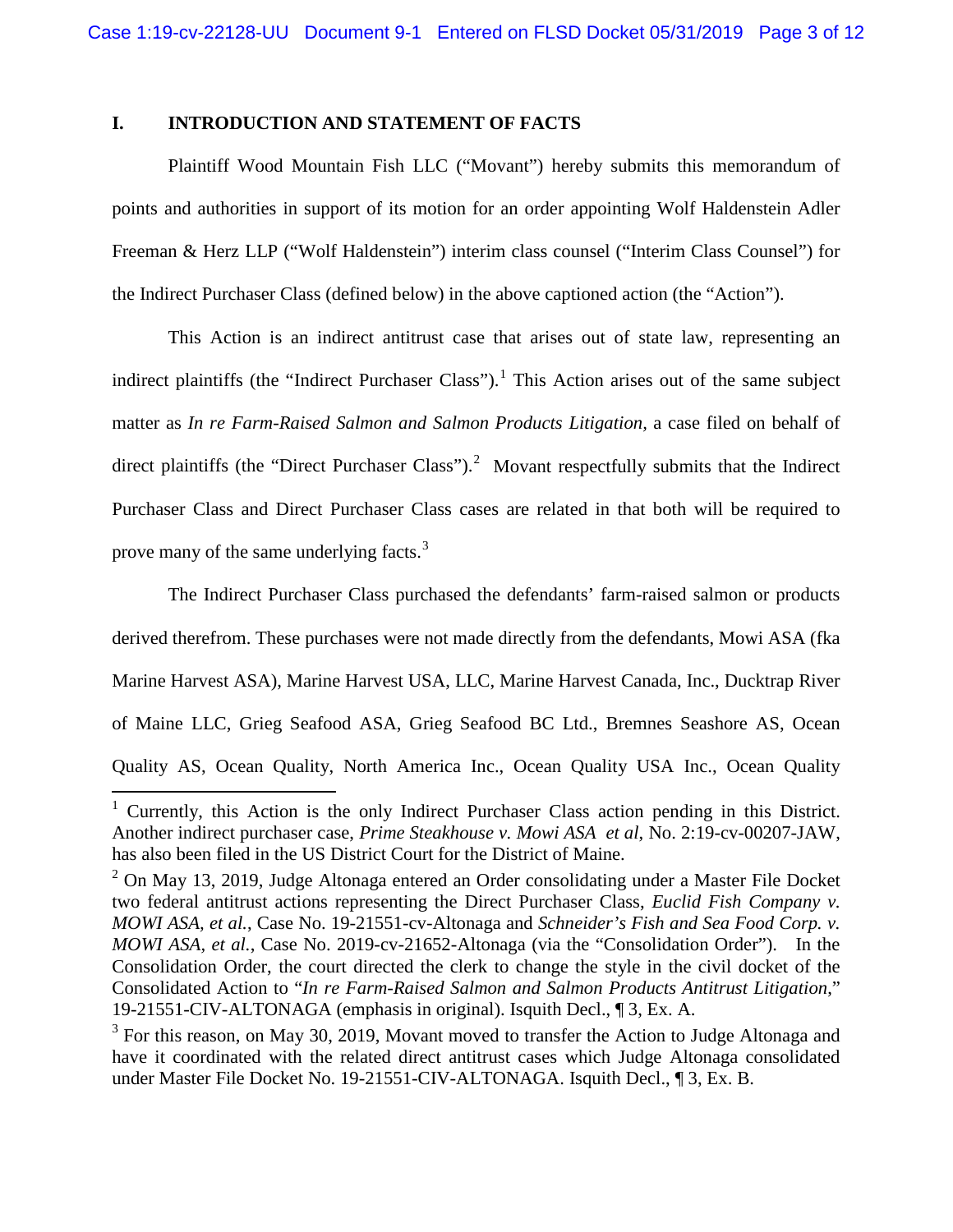Premium Brands, Inc., SalMar ASA, Leroy Seafood Group ASA, Leroy Seafood USA Inc., and Scottish Sea Farms Ltd. (collectively, the "Defendants"). Rather, these purchases were largely made from retailers and distributers (wholesellers). The Indirect Purchaser Class' monetary claims therefore arise under state statutes that permit such these claims. The allegation of liability, as in the other cases, is that the Defendants conspired to raise, fix, stabilize or maintain prices in order to secure higher price levels for long-term contracts as well as restrict capacity within the market for the sale of salmon and products derived therefrom from at least July 1, 2015 through the present (the "Class Period"). Movant has asserted claims in 21 states, plus the District of Columbia. While the theories of liability are similar to the Direct Purchaser Class cases, the Indirect Purchaser Class action is sufficiently different in its theory of injury and damages such that separate economic analysis is required along with separate motions for class certification and other key stages in the litigation.

Rule  $23(g)(3)$  authorizes the Court to appoint Interim Class Counsel to act on behalf of the putative class prior to class certification. For the Indirect Purchaser Class, the undersigned respectfully submits that Wolf Haldenstein, with support from distinguished firms and trial lawyers representing indirect plaintiffs in the case, a rich resume in antitrust class action work as well as in other complex litigation, and senior partner and trial attorney Fred T. Isquith, should be selected for that role. Movant thus seeks appointment of Wolf Haldenstein as Interim Class Counsel and Jayne A. Goldstein, of Shepherd Finkelman Miller & Shah ("SFMS") as interim liaison counsel ("Interim Liason Counsel") for the Indirect Purchaser Class.

#### <span id="page-3-0"></span>**II. ARGUMENT**

Wolf Haldenstein will fairly and adequately represent the interests of the Indirect Purchaser Class as Interim Class Counsel. Rule 23(g)(3) of the Federal Rules of Civil Procedure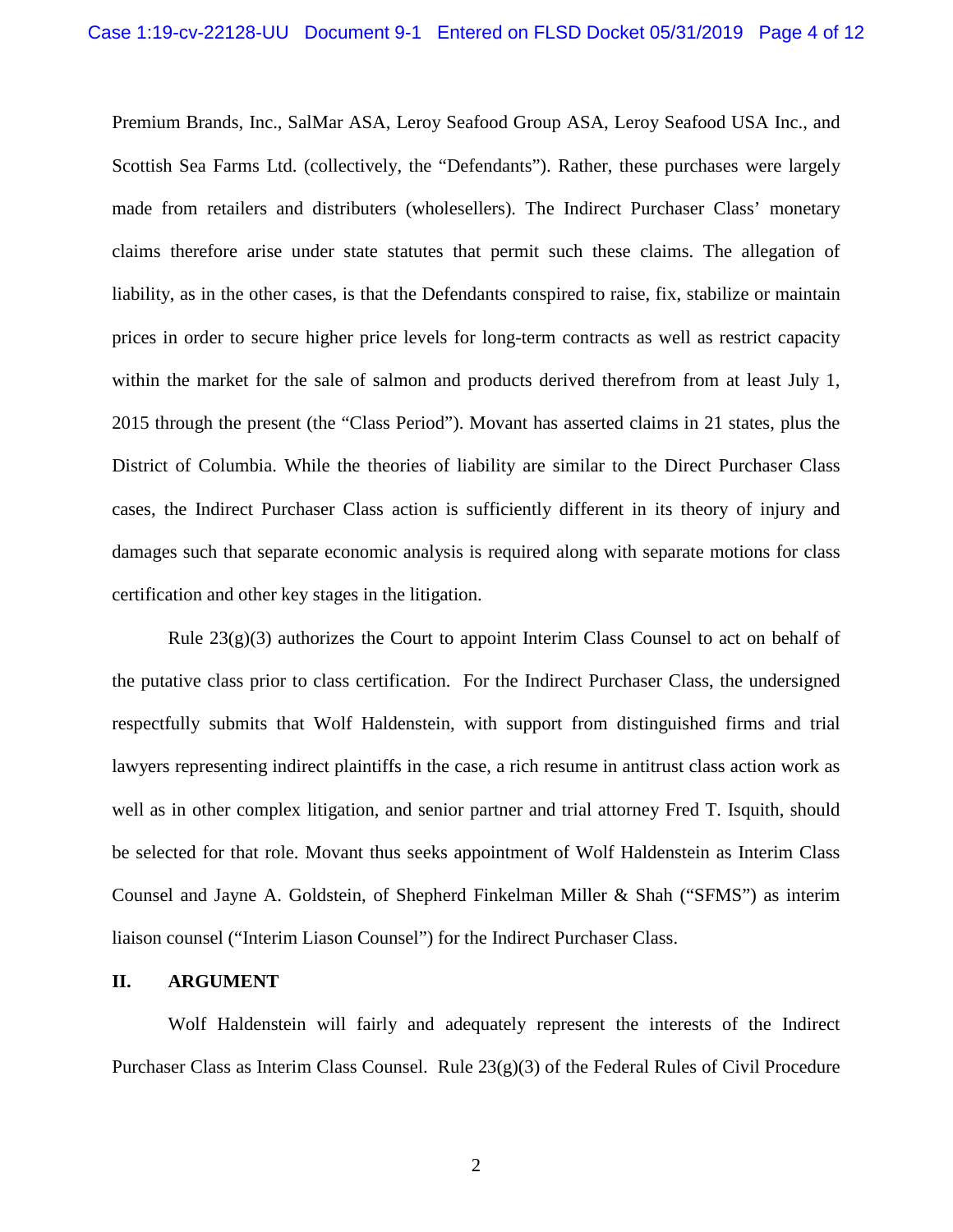specifically authorizes the Court to "designate interim counsel to act on behalf of a putative class before determining whether to certify the action as a class action." As the Committee Notes to the 2003 amendments to Rule  $23(g)$  point out, designation of Interim Class Counsel is appropriate because:

[I]t will usually be important for an attorney to take action to prepare for the certification decision. The amendment to Rule  $23(c)(1)$  recognizes that some discovery is often necessary for that determination. It may also be important to make or respond to motions before certification . . . . Rule  $23(g)(2)(A)$  authorizes the court to designate interim counsel to act on behalf of the putative class before the certification decision is made.

Rule  $23(g)(4)$  provides that the duty of appointed class counsel is to "fairly and adequately represent the interests of the class." In considering the appointment of interim class counsel, Rule

 $23(g)(1)(A)$  provides factors for the Court to apply:

- (i) the work counsel has done in identifying or investigating potential claims in the action;
- (ii) counsel's experience in handling class actions, other complex litigation, and the types of claims asserted in the action;
- (iii) counsel's knowledge of the applicable law; and
- (iv) the resources that counsel will commit to representing the class[.]

Fed. R. Civ. P.  $23(g)(1)(A)$ . In addition, the Court "may consider any other matter pertinent to counsel's ability to fairly and adequately represent the interests of the class." Fed. R. Civ. P.  $23(g)(1)(B)$ . As discussed below, Wolf Haldenstein satisfies the requirements for appointment as Interim Class Counsel and will represent the best interests of the Indirect Purchaser Class.

# <span id="page-4-0"></span>**A. Wolf Haldenstein Has Already Done Considerable Work in Identifying and Investigating Indirect Purchaser Claims**

Rule 23(g) requires that in considering a motion for appointment as Interim Class Counsel, the court should consider the work undertaken by that counsel in the case to date. *See*, *e.g*., *Smith v. AON Corp*., No. 04-C-6875, Slip op. at 2 (N.D. Ill. May 3, 2005) (appointing Wolf Haldenstein as interim class counsel, concluding that the firm had "committed considerable time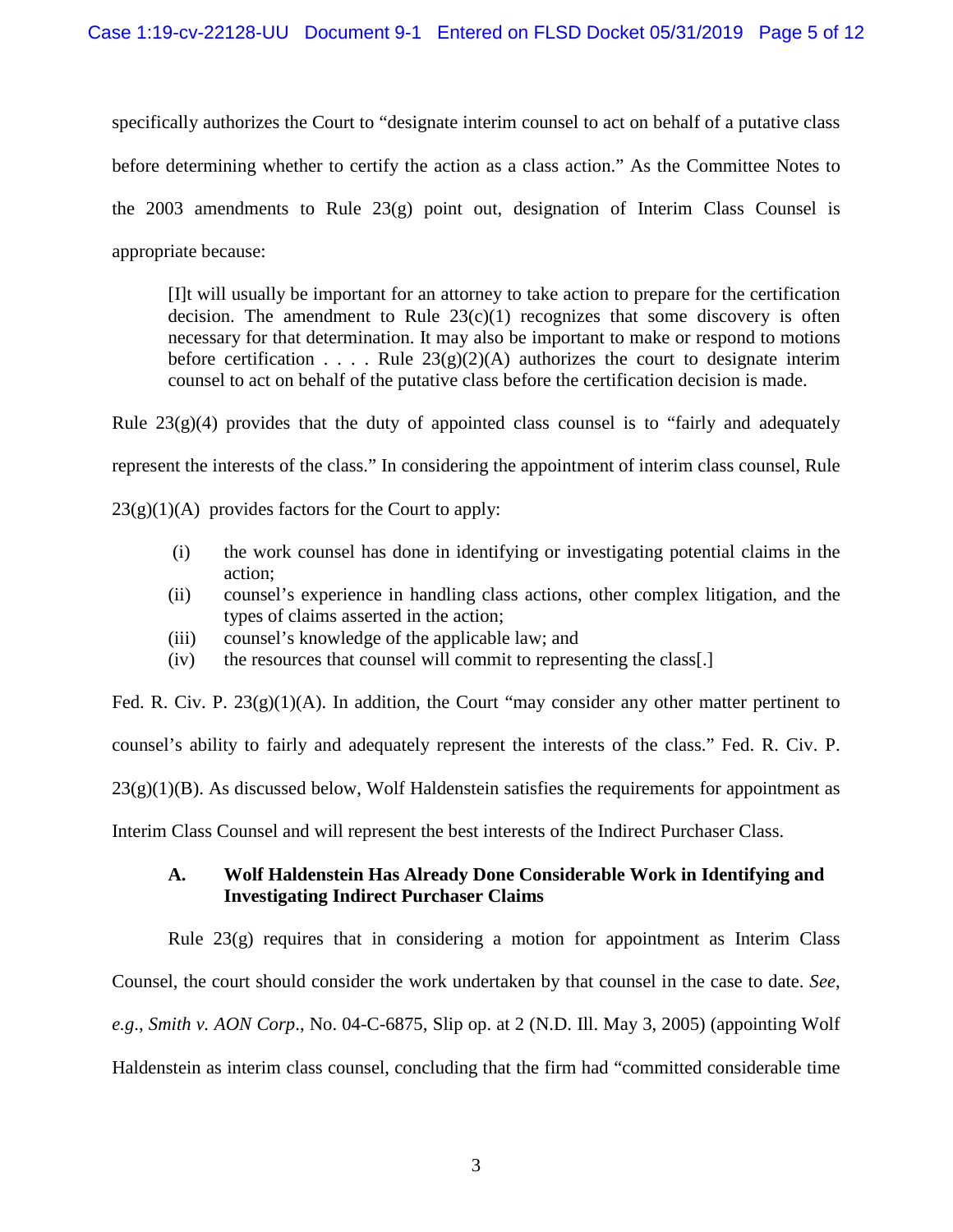and resources into investigating [the] claims"); *Harrington v. City of Albuquerque*, 222 F.R.D. 505, 520 (D.N.M. 2004) (appointing class counsel who had "done significant work in [the] case"); *In re Apple & AT&TM Antitrust Litig*., No. 07-cv- 05152 JW, 2008 U.S. Dist. LEXIS 120061, at \*9-10 (N.D. Cal. Apr. 15, 2008) (noting that Wolf Haldenstein "has also already engaged an antitrust economist and invested significant time researching and investigating the potential claims involved in this case" and appointing Wolf Haldenstein as interim lead counsel for the consolidated action).

Wolf Haldenstein, alone in this District, undertook to bring the Indirect Purchaser claims. The investigation done by Wolf Haldenstein began shortly after the news of European Commission investigative raids circulated in the media. The news alerted the world to the possibility of a claim. Crafting Indirect Purchaser Class claims for relief arising from the known facts of Defendants' conduct, however, satisfies the first criteria under Rule 23(g) for selection as Interim Class Counsel. The undersigned now represent plaintiffs with claims in so-called *Illinois Brick* Repealer States for which a private action of this kind may be brought, *i.e*. those jurisdictions that allow a damages claim for anticompetitive activity and offer a private right of action under a procedure that does not practically bar it.

Further, Wolf Haldenstein has engaged in the notification process necessary for several states, such as Maine and Massachusetts, which, have statutory requirements that plaintiffs, notify the potential defendants. Wolf Haldenstein has also notified the State Attorneys General of Nevada and New York which with several other states require notice to the state Attorney General, of actions asserting claims under its statutes outlawing anticompetitive conduct. Isquith Decl., ¶ 2.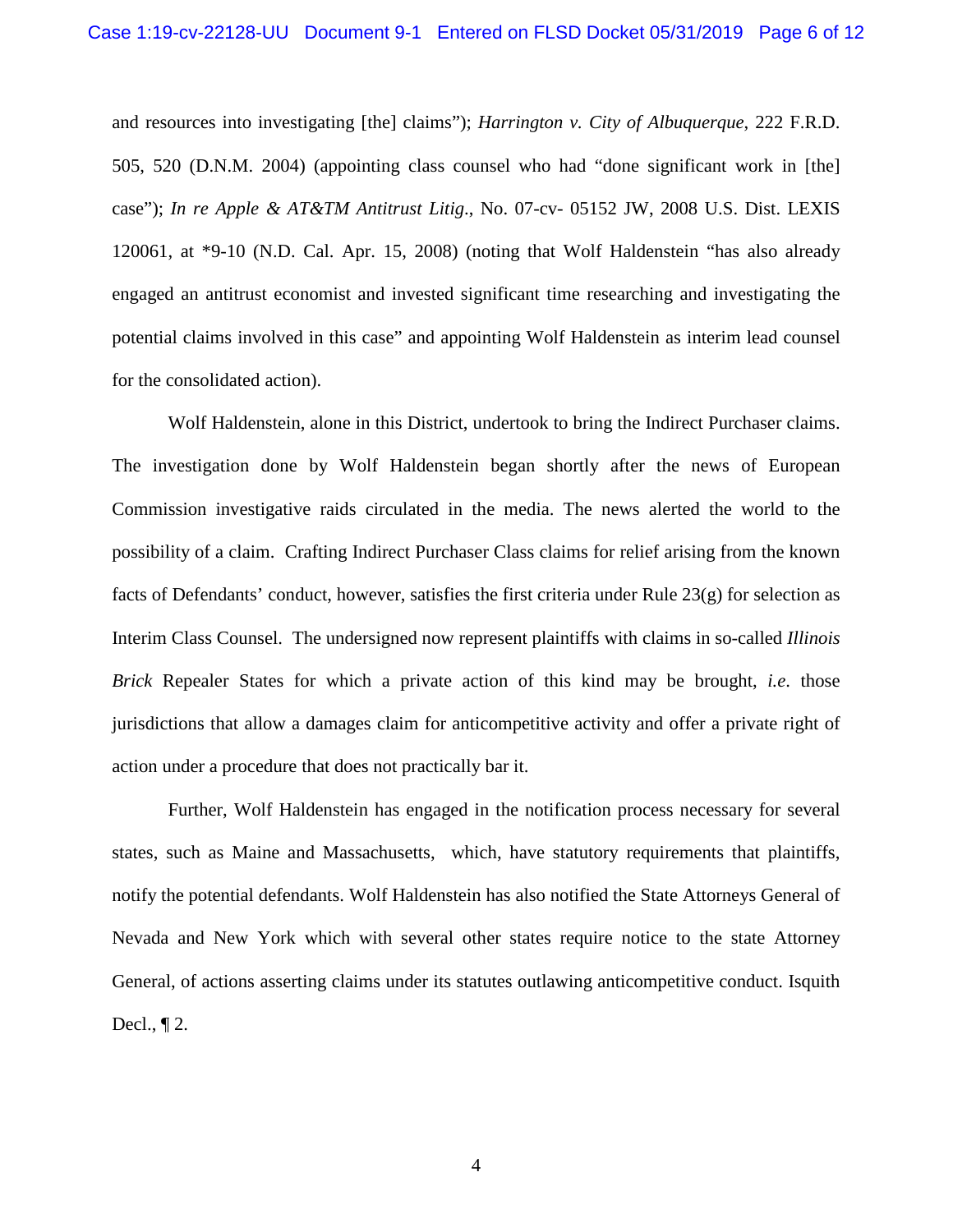# <span id="page-6-0"></span>**B. Wolf Haldenstein Has Extensive Experience and Expertise in Handling the Types of Claims Asserted Here**

Courts applying Rule 23(g) have placed great emphasis on proposed class counsel's experience and knowledge of the applicable law. *See*, *e.g*., *In re Luxottica Group, S.p.A. Securities Litigation*, No. 01-cv-3285, 2004 U.S. Dist. LEXIS 21130, at \*13 (E.D.N.Y. Oct. 22, 2004) (selecting Wolf Haldenstein as lead class counsel based on the firm's "experience and expertise.") Wolf Haldenstein has significant expertise in the antitrust laws and within those in representing classes of indirect purchasers. Wolf Haldenstein currently serves as Co-Interim Class Counsel in *In re Keurig K-Cup Indirect Purchaser Antitrust Litigation*, 14-md-2542 (VSB) (S.D.N.Y.). Wolf Haldenstein also serves currently as sole Interim Class Counsel in *In re Packaged Seafood Products Antitrust Litigation*, 3:15-md-2670-JLS-MDD (S.D. Cal.). In both cases, Wolf Haldenstein has shepherded the Indirect Class claims through pleading motions and into fact discovery. In the *Packaged Seafood* matter, the Indirect Class has completed fact discovery and moved for class certification, and Wolf Haldenstein has litigated that motion through a three-day, live-witness hearing in January, 2019.

More broadly, and as more fully demonstrated by its Firm resume (*see* Isquith Decl., ¶ 3, Ex. C), Wolf Haldenstein is a nationally recognized class action firm with extensive experience and expertise in antitrust, financial and other complex class litigation. Founded in 1888, Wolf Haldenstein has offices in Chicago, New York City, and San Diego. Wolf Haldenstein's antitrust practice is headed by Fred T. Isquith, who has more than 45 years of experience litigating complex class actions. He was co-lead counsel in the *In re Dynamic Random Access Memory (DRAM) Antitrust Litigation*, No. 02-MD-1486-PJH (N.D. Cal.), as well as *In re Toys "R" Us Antitrust Litigation*, No. 1:97-cv-5750-NG (E.D.N.Y.), and in the leadership in *In re Relafen Antitrust Litigation*, No. 01-12239-WGY (D. Mass.), and is the Firm's primary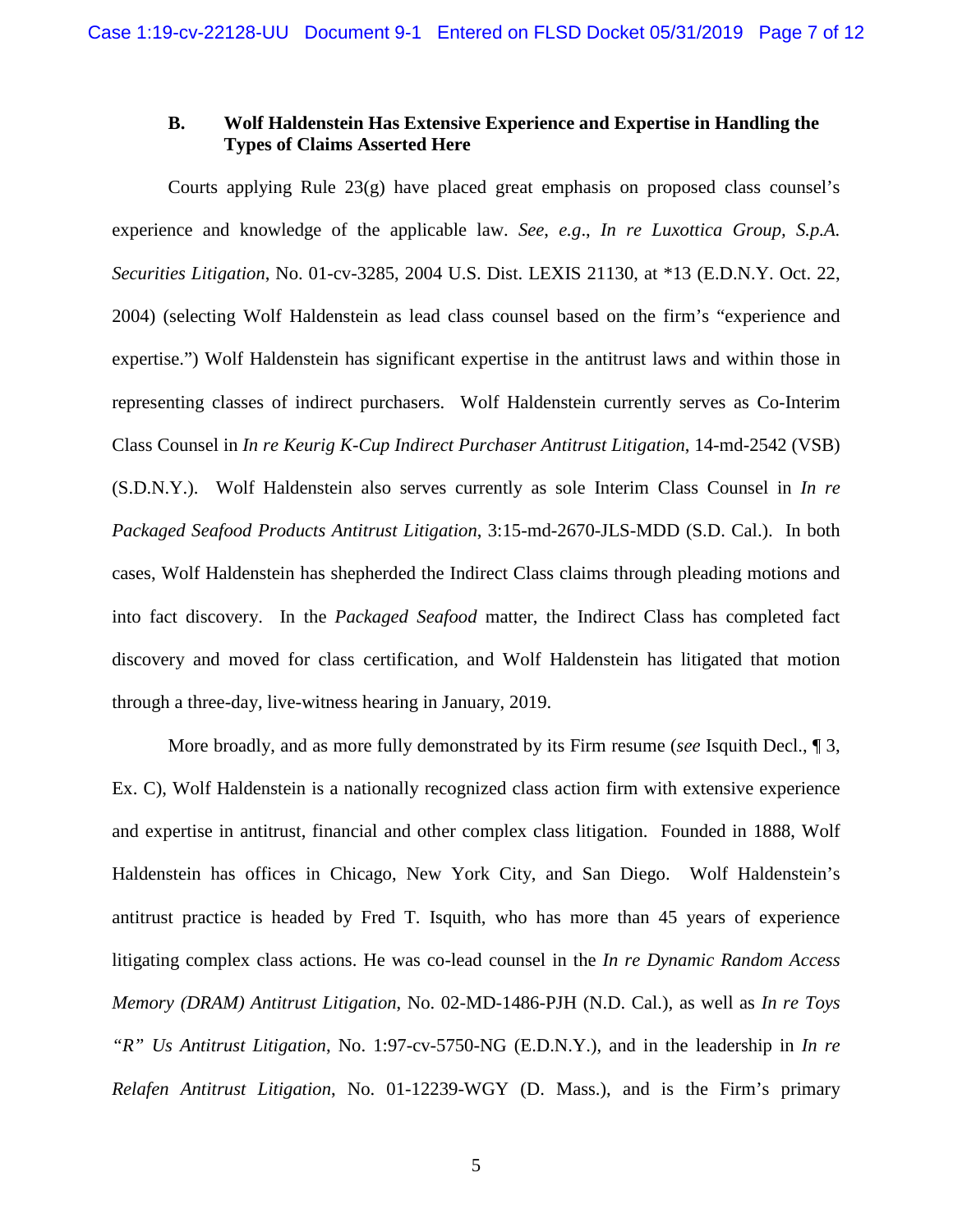supervising attorney in all of the Firm's current antitrust cases. The highest-profile antitrust case of the 2018-19 Supreme Court term, *Apple v. Pepper*, No. 17-204, 587 U.S. \_ (2019) was a victory for Wolf Haldenstein, as interim class counsel for a class of purchasers.

Wolf Haldenstein has served as lead or co-lead counsel in numerous antitrust and other complex class actions in federal courts throughout the country. The firm was appointed in *In re Dynamic Random Access Memory (DRAM) Antitrust Litigation*, No. 4:02-md-1486-PJH (N.D. Cal.), which resulted in \$320 million in settlements for the class. In approving the *DRAM*  settlements, Judge Hamilton praised lead counsel for doing "an exceptionally good job in coordinating management and litigating the case" and achieving "exceptional results." Isquith Decl., ¶ 3, Ex. D. Judge Hamilton also commented: "I've got cases that are a fraction of the size of this case that I spend a lot more time on just because counsel aren't acting as cooperatively and professionally as you all have." *Id*. Wolf Haldenstein also served as co-lead counsel and liaison counsel in *In re Toys "R" Us Antitrust Litigation*, 191 F.R.D. 347, 351 (E.D.N.Y. 2000), in which Judge Gerson noted: "Class counsel are highly skilled and experienced and can fairly and adequately represent the interests of the class."<sup>[4](#page-7-0)</sup>

The Firm's qualifications to serve as class counsel have been recognized by the courts in other cases as well. In *In re Aon ERISA Litigation (Smith v. AON)*, No. 1:04-C-6875 (N.D. Ill. May 3, 2005), for example, the court appointed Wolf Haldenstein interim class counsel, noting,

<span id="page-7-0"></span> <sup>4</sup> *See also In re Apple*, 2008 U.S. Dist. LEXIS 120061, at \*9 (Wolf Haldenstein "has substantial experience with antitrust law, including antitrust class actions."); *In re Cree, Inc. Securities Litigation*, 219 F.R.D. 369, 373 (M.D.N.C. 2003) (appointing class counsel in a securities case where firm had "extensive experience in representing institutional investors in securities actions throughout the country and . . . long been heavily engaged in securities and corporate litigation"); *In re Terazosin Hydrochloride Antitrust Litigation*, 220 F.R.D. 672, 702 (S.D. Fla. 2004) ("The consideration that the Court finds to be the most persuasive, however, relates to [proposed class counsel's] experience in, and knowledge of, the applicable law in this field . . . [Proposed class counsel] has extensive experience in the antitrust and complex litigation fields.").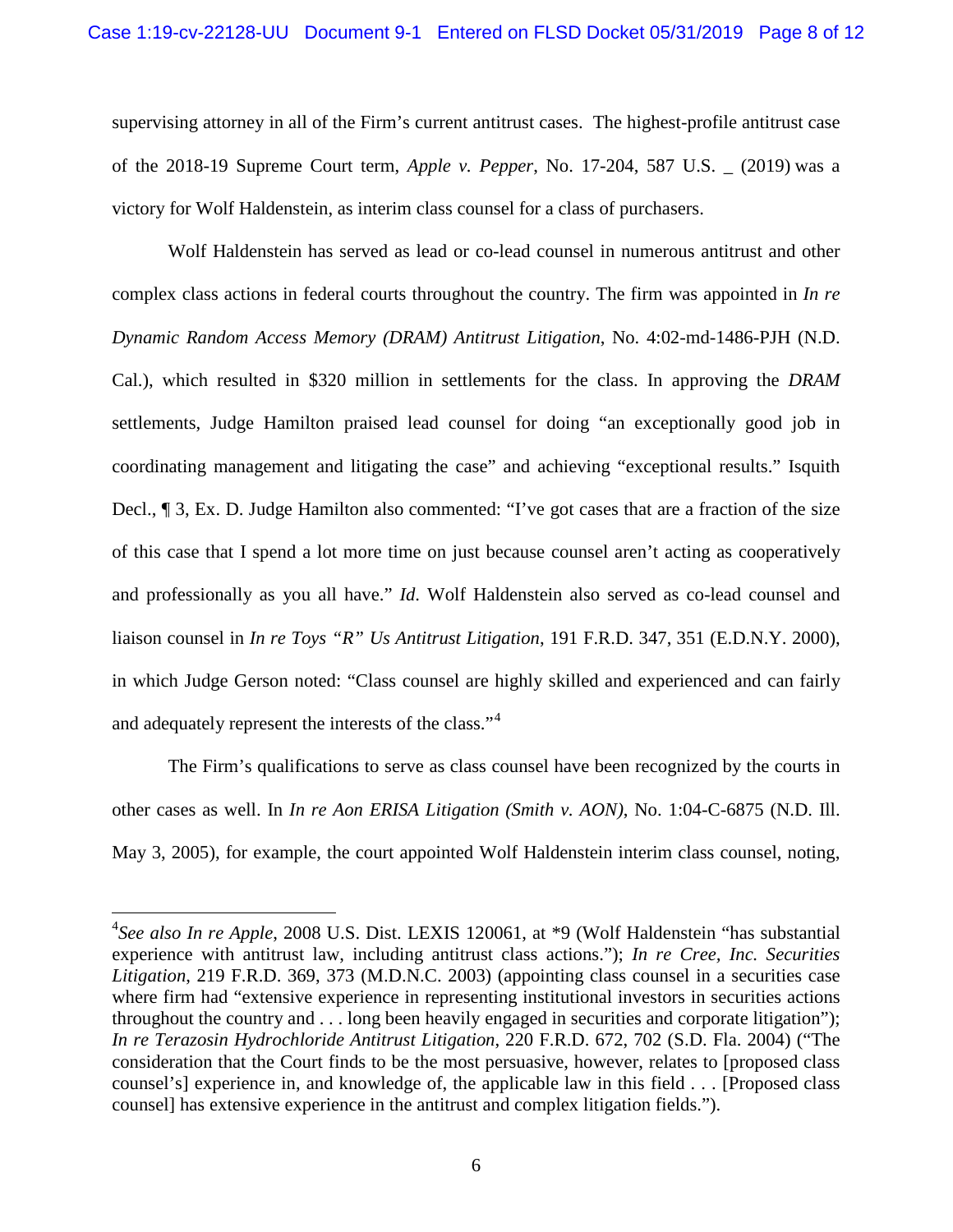"Wolf meets [the Rule  $23(g)$ ] criteria . . . . Wolf is experienced in handling complex, large-scale class actions. Wolf's Class Action Litigation Group consists of [] attorneys experienced in complex class action suits." Isquith Decl., ¶ 3, Ex. C. *See also In re Luxottica Group,* 2004 U.S. Dist. LEXIS 21130, at \*13 ("The court has no reason to doubt the experience and expertise of Wolf Haldenstein"); *In re Comdisco Securities Litigation*, 150 F. Supp. 2d 943, 951 (N.D. Ill. 2001) (noting that Wolf Haldenstein's credentials "are impeccable").

### <span id="page-8-0"></span>**C. Wolf Haldenstein Will Commit the Resources Necessary to Represent the Proposed Class**

As required by Rule  $23(g)$ , courts have also considered the resources that will be committed to the litigation. *LeBeau v. United States*, 222 F.R.D. 613, 619 (D.S.D. 2004) ("In considering the resources that counsel will commit to represent the class, the Court may consider the staff, supplies and professional commitments of that attorney") (citation omitted).

To date, Wolf Haldenstein has already expended resources in investigating and identifying the claims asserted in this action and will continue to do so. Wolf Haldenstein is a large and successful law firm. Isquith Decl., ¶ 3, Ex. C. Wolf Haldenstein has both the ability and the willingness to expend the lawyer time and financial resources necessary to prosecute this litigation on behalf of the proposed class. In this case, the Defendants cannot hope to out-lawyer, out-work, or out-spend plaintiffs' counsel.

### <span id="page-8-1"></span>**D. Wolf Haldenstein is Uniquely Qualified to Serve as Interim Class Counsel in this Litigation**

The parties to this litigation are located throughout the United States. Because this litigation is nationwide in scope, with potential witnesses and documents located throughout the United States, it makes sense to appoint as Interim Class Counsel a firm that has a nationwide presence and reputation. Wolf Haldenstein has offices in New York, Chicago, and San Diego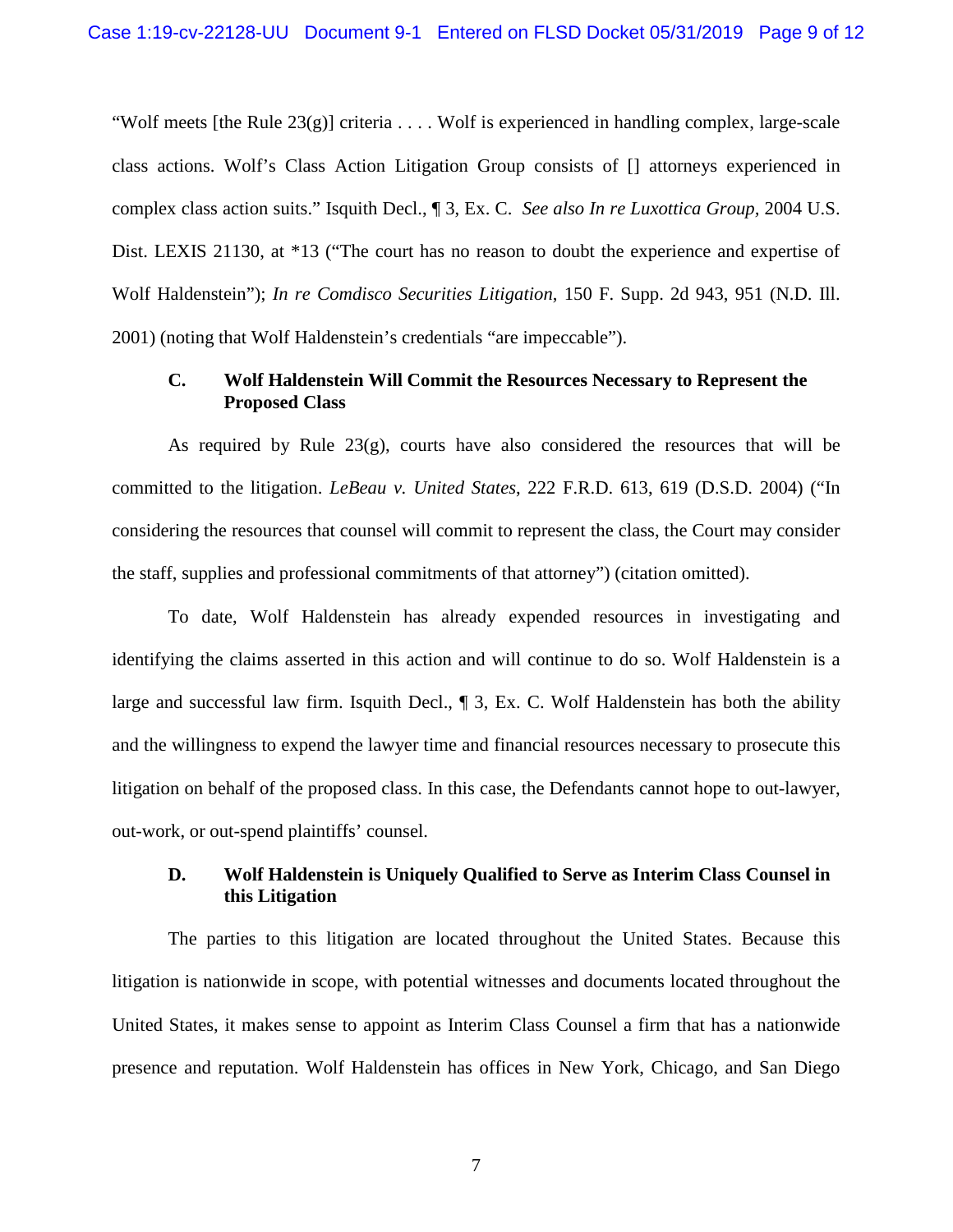and has litigated class actions in numerous fora. Wolf Haldenstein is therefore highly qualified to serve as Interim Class Counsel.

Moreover, Wolf Haldenstein has a close relationship with proposed Interim Liason Counsel in this case, SFMS. As more broadly described by its firm resume (*see* Isquith Decl., ¶ 3, Ex. E), SFMS's and Jayne A. Goldstein's vast antitrust litigation experience, including their unparalleled experience in litigating antitrust cases, will be a great resource to the leadership team. Ms. Goldstein has represented plaintiffs for more than 33 years, and has served as lead or co-lead counsel in antitrust, securities and consumer class actions. SFMS has more than 20 attorneys and offices in six states, including the office located in Ft. Lauderdale, PA. SFMS' lawyers have successfully represented plaintiffs and defendants in major civil antitrust cases throughout the United States. They have extensive experience working with the Department of Justice, the Federal Trade Commission and various state attorneys general, as well as occasional matters involving international regulatory bodies such as the European Union.

Wolf Haldenstein also has previously worked with and is supported by its co-counsel in this matter, Heidi M. Silton of Lockridge Grindal Nauen P.L.L.P., and Elizabeth C. Pritzker of Pritzker Levine LLP.

For more than 20 years, Heidi M. Silton has represented plaintiffs in nationwide antitrust class actions. Ms. Silton has extensive experience in all aspects of multidistrict litigation and has significant experience representing end-payers in MDLs. *See, e.g.*, *In re Packaged Seafood Products Antitrust Litig.*, MDL No. 2670-JLS (S.D. Cal.) (antitrust class action alleging pricefixing in the packaged tuna industry). Ms. Silton currently serves as a member of the PSC in *In re Generic Pharmaceuticals Pricing Antitrust Litigation*, 16-md-2724. The vast majority of Ms. Silton's litigation experience has been collaborative in nature. She, and her firm, as more broadly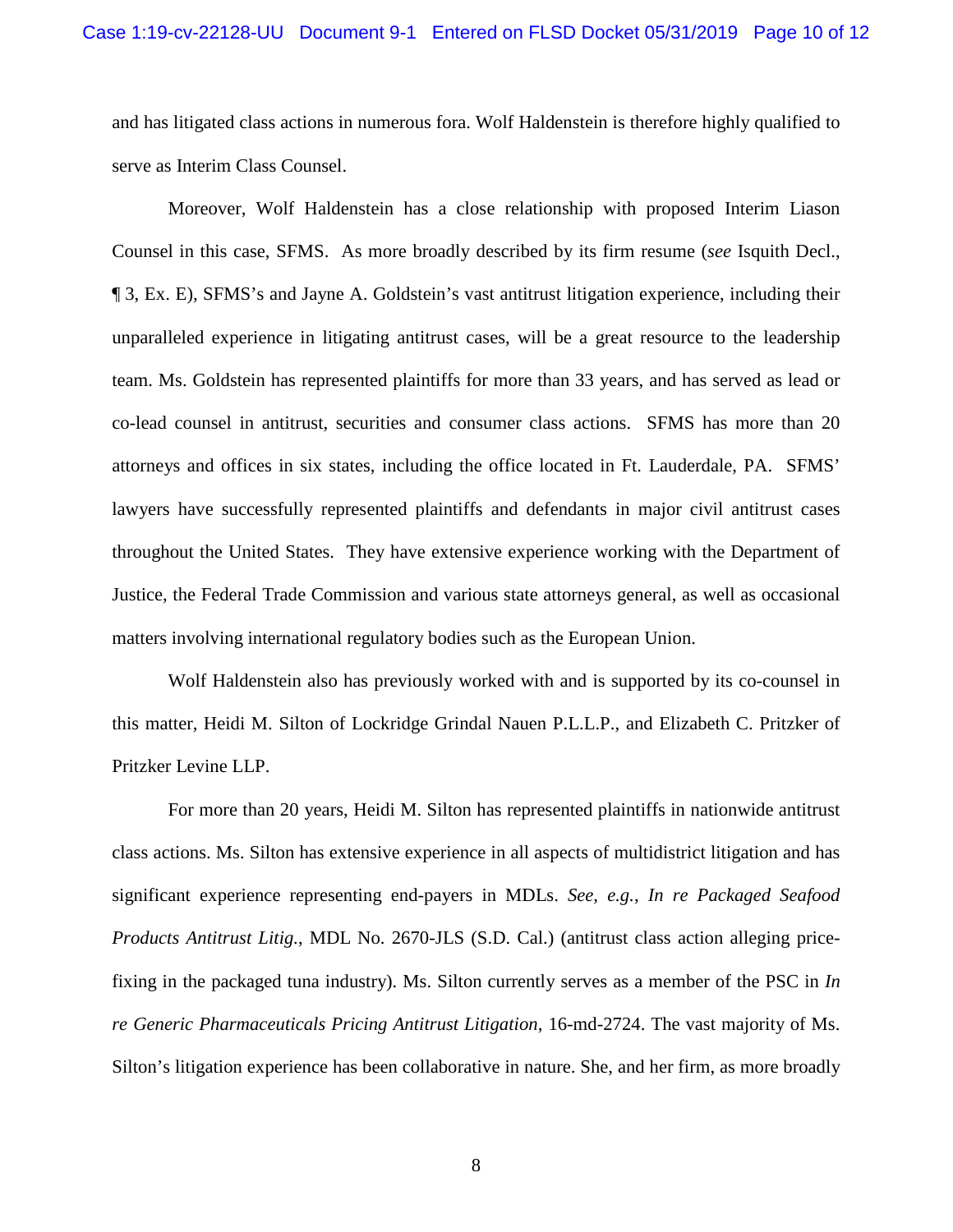described by its firm resume, (*see* Isquith Decl., ¶ 3, Ex. F) are routinely appointed to leadership positions that require high levels of cooperation with other plaintiffs' firms.<sup>[5](#page-10-0)</sup>

Elizabeth Pritzker is a founding partner of Pritzker Levine LLP, a complex litigation and trial firm with offices in Oakland, California and New York, New York, more broadly described by its firm resume (*see* Isquith Decl., ¶ 3, Ex. G). For more than two decades, Ms. Pritzker has been appointed to a leadership role in notable antitrust class actions.<sup>[6](#page-10-1)</sup> Ms. Pritzker and the Pritzker Levine firm have worked cooperatively, effectively and successfully with Wolf Haldenstein in prior antitrust cases, and are committed to providing the staff, experience, and

<span id="page-10-0"></span> <sup>5</sup> *See, e.g.*, *In re Monosodium Glutamate Antitrust Litig.*, MDL-001328 (D. Minn.) (co-lead counsel, conducted critical discovery and negotiated settlements that ultimately recovered \$123 million); *In re Potash Antitrust Litig. (II)*, MDL No. 1996 (N.D. Ill.) (substantial discovery and settlement work); *Precision Assocs., Inc. v. Panalpina World Transp. (Holding) Ltd.*, 1:08-cv-00042 (E.D.N.Y.) (one of four co-lead firms, resolving conspiracy claims against 68 defendants and recovering at least \$406 million); *In re Urethane Antitrust Litig.*, 04-MD-1616 (D. Kan.) (one of four co-lead firms, recovering \$33 million for the class). She has extensive experience with class representatives' data collection and review, including in depositions, has a wealth of experience in liability witness depositions, has worked with experts, briefed many discovery and

<span id="page-10-1"></span>dispositive motions, and has been involved in many settlement negotiations. 6 These positions include: (1) as Class Counsel, *Il Fornaio (America) Corporation v. Lazzari Fuel Company, LLC et al.,* N.D. Cal. No. 3:13-cv-05197-WHA (N.D. Cal.) (antitrust class action alleging market allocation, price-fixing and other antitrust violations in the mesquite lump charcoal market); (2) as Additional Class Counsel, *In Re NCAA Grant-In-Aid Cap Antitrust Litig.*, MDL No. 2541-CW (N.D. Cal.) (class action alleging that NCAA and its members illegally agreed to cap or depress the athletic grant-in-aid program in violation of federal antitrust laws); (3) as Liaison Counsel for Direct Purchasers, *In re TFT-LCD (Flat Panel) Antitrust Litig*., MDL No. 1827-SI (N.D. Cal.) (antitrust class alleging price-fixing by manufacturers of LCD products and panels); as (4) Chair, Plaintiffs' Steering Committee, *In re: EpiPen (Epinephrine Injection, USP) Marketing, Sales Practices and Antitrust Litig.*, MDL No. 2785-DDC (D. Kan.) (multi-district class action alleging unlawful monopolization, deceptive trade practices, and antitrust violations in the marketing and sale of the EpiPen automatic injection device); and (5) as a Plaintiffs' Steering Committee Member, *In re Packaged Seafood Products Antitrust Litig.*, MDL No. 2670-JLS (S.D. Cal.) (antitrust class action alleging price-fixing in the packaged tuna industry), *In Re German Automotive Manufacturers Antitrust Litigation*, MDL No. 2796-CRB (JSC) (N.D. Cal.) (antitrust class action alleging price fixing and other collusive conduct among major German automobile manufacturers), and *In re Lithium Ion Rechargeable Batteries Antitrust Litigation*, MDL No. 2420-YGR (N.D. Cal.) (antitrust class action involving pricefixing by manufacturers of lithium ion rechargeable batteries).